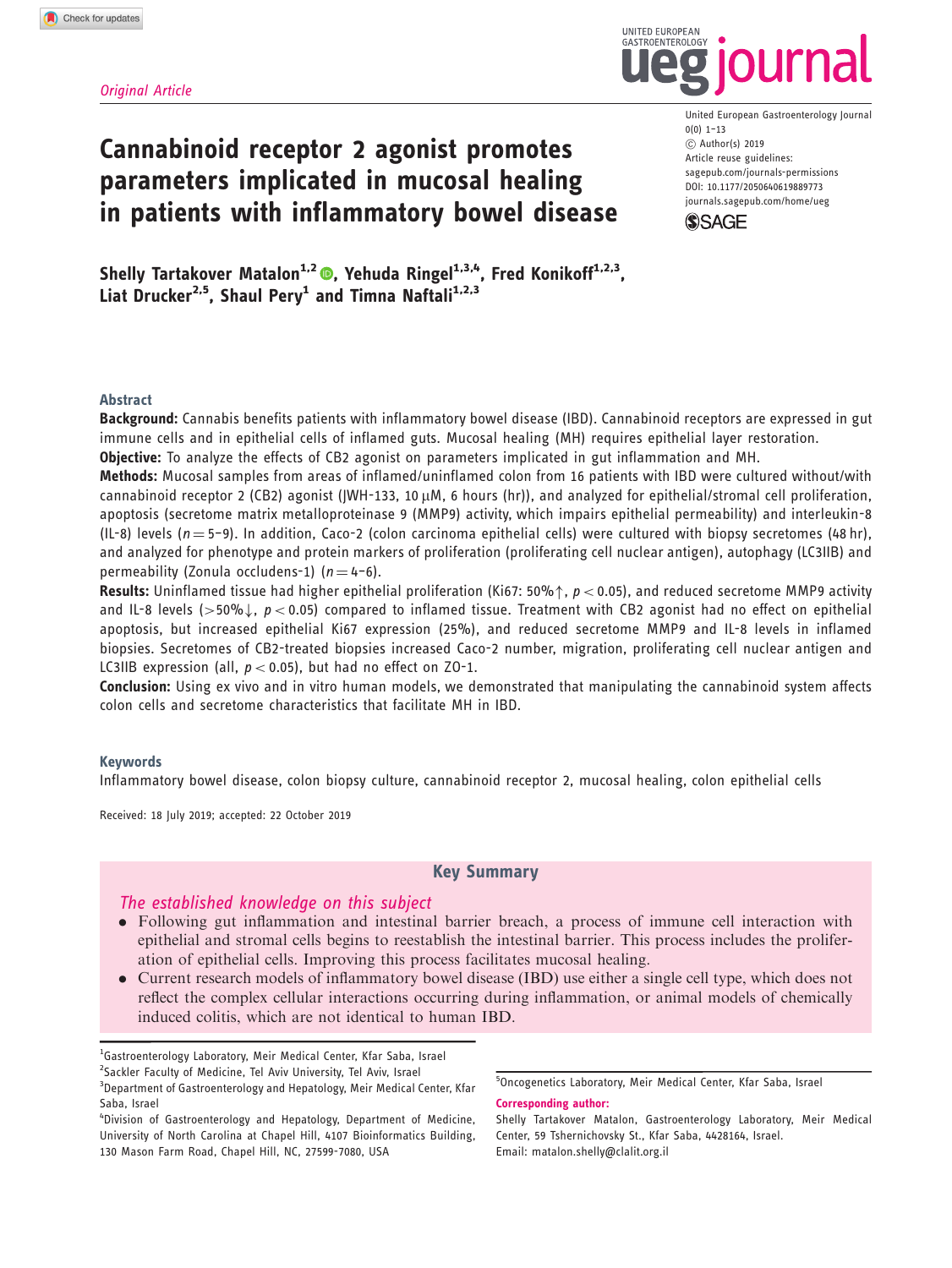- . Experimental studies and recent clinical trials suggest that treatment with cannabis benefits patients with IBD.
- . Cannabinoids have anti-inflammatory effects and regulate epithelial permeability, but the mechanisms of these effects are not well characterized.

### Significant findings of this study

- . The current study established a reliable, short-culture human biopsy model, which preserves the dynamic cross talk between all cells in the organ.
- . Using this model and a cell line model that was exposed to the biopsy secretomes (the soluble IBD microenvironment), we demonstrated that cannabinoid receptor 2 agonist: facilitates colon epithelial cell proliferation, facilitates colon epithelial cell autophagy, has no significant effect on ZO-1 levels, and reduces secretome matrix metalloproteinase 9 enzyme activity and IL-8 levels.
- . These effects may promote mucosal healing in IBD patients.

### Introduction

Inflammatory bowel diseases (IBDs), comprising Crohn's disease (CD) and ulcerative colitis (UC), are chronic, idiopathic, inflammatory, gastrointestinal (GI) disorders. The pathogenesis of IBD is multifactorial and related to dysregulated immune responses to environmental factors in genetically susceptible hosts.<sup>1</sup> The gut epithelial cells act as first responders in the event of a barrier breach that induces inflammation. Upon being triggered, they secrete immunomodulatory substances, including interleukin-8 (IL-8) and matrix metalloproteinases (MMPs), that facilitate inflammation.<sup>2,3</sup> Eventually, the inflamed microenvironment leads to increased epithelial apoptosis<sup>4</sup> with little or no epithelial cell division at the acute phase,<sup>5</sup> altogether leading to reduced ability of the epithelial layer to serve as a barrier.6,7 Autophagy of the epithelial cells may limit intestinal inflammation. $8$  Following gut damage and during chronic inflammation, $5$  a process of epithelial restitution begins, including epithelial cell migration, proliferation and differentiation. This leads to repair of the epithelial barrier and mucosal healing  $(MH)$ .<sup>9,10</sup> MMP9 has been suggested to be a surrogate marker for MH in  $IBD<sup>3</sup>$  and mucosal concentrations of IL-8 have been found to be positively correlated with endoscopic scores.<sup>11</sup>

From a therapeutic perspective, IBD remains a challenge, as about 40% of patients do not respond to biological therapy.<sup>12</sup> The challenge is increased due to a lack of good experimental models of IBD, as the currently used animal models have limited ability to predict human responses to therapies.<sup>13</sup> Thus, additional therapies for IBD, with novel mechanisms of action and appropriate biological models to evaluate their effects, are needed.

The endocannabinoid system plays a role in the pathogenesis of IBD.<sup>14</sup> Cannabinoid receptors such as cannabinoid receptor 2 (CB2) are expressed throughout the GI tract<sup>14,15</sup> and their levels are altered during inflammation.<sup>15</sup> Cannabinoids have anti-inflammatory effects<sup>16</sup> and they modulate gut epithelial cell permeability.<sup>17</sup> Experimental studies in

rodents<sup>14</sup> and recent clinical trials, including from our group, have suggested that treatment with cannabis may benefit patients with IBD.<sup>15,18–20</sup> Yet, it is not clear whether the beneficial changes seen in patients were induced by central cannabis effects (psychoactive), peripheral (anti-inflammatory and/or MH) effects or both. While some cannabinoid receptors are expressed in gut epithelial cells, others (such as CB2) are expressed mainly on immune cells, especially on subepithelial macrophages and plasma cells.<sup>21</sup> Therefore, a human biological model that contains epithelial, stromal and immune cells is needed to study the effect of cannabinoids on IBD patients. The current study aimed to establish a reliable short-culture human biopsy model and use it to investigate the effects of a CB2 agonist on colonic inflammation and MH.

### Materials and methods

### Study design

In this study, we performed the following four sequential experiments: (a) develop and validate a human biopsy model by testing the viability of the biopsies over time; (b) demonstrate that the ex vivo biopsies maintain their original morphologic and phenotypic characteristics of inflamed and uninflamed colonic areas; (c) investigate the effects of CB2 agonist on epithelial and stromal cell proliferation and death, and on factors related to MH and inflammation in cultures and secretomes (the soluble microenvironment) of colonic biopsies; and (d) investigate the effects of secretomes collected from cultured biopsies, either untreated or treated with CB2, on the phenotypes of Caco-2 colon carcinoma cells.<sup>22,23</sup>

Mucosal samples. Mucosal samples were collected from three healthy subjects and 16 IBD patients (nine with CD and 7 with UC; eight males and eight females; ages: 24– 67) scheduled for routine follow-up colonoscopy at the Division of Gastroenterology and Hepatology, Meir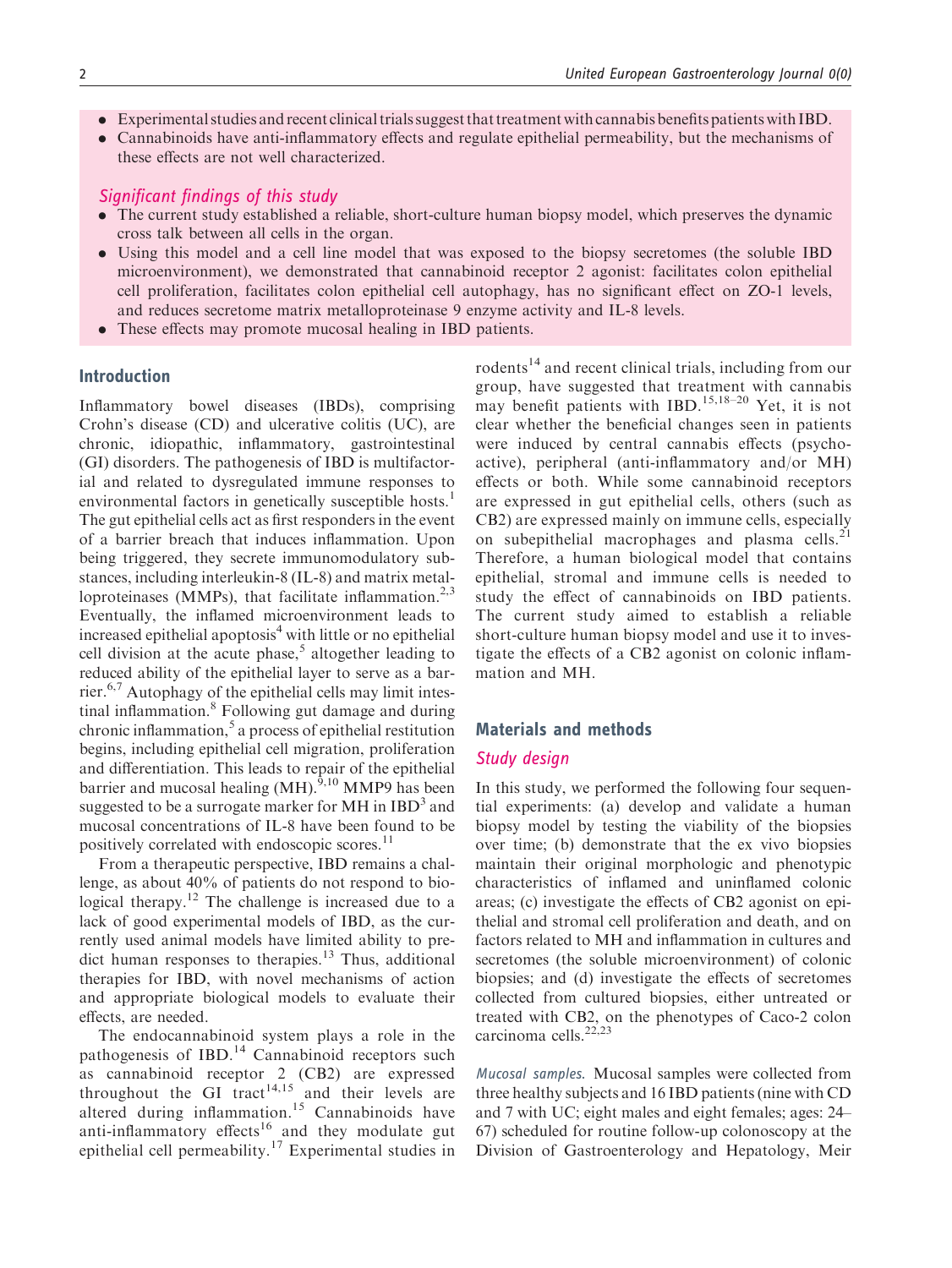Medical Center. Biopsy samples were collected by the gastroenterologist from inflamed and uninflamed areas of the patients' colons during endoscopy procedures. Uninflamed areas had intact, clear-shining mucosa, no ulcers and good observation of blood vessels for a segment of  $\geq 10$  cm, while inflamed areas were defined as areas of congestion with disappearance of blood vessels and the presence of ulcers. IBD patients had different levels of severity (Clinical Disease Activity Index (CDAI): 40–443 and Simple Clinical Colitis Activity Index (SCCAI): 0–12) and were treated with a variety of medications, including infliximab (one with UC and one with CD), adalimumab (two with CD), vedolizumab (one with UC), azathioprine (one with UC and one with CD), antibiotics (one with UC), steroids (one with CD) or no treatment (four with CD and three with UC).

Colon biopsy culture. In each experiment, on average three to six biopsies  $(\sim 10 \,\text{mg}$  wet weight) were taken from uninflamed/inflamed areas from each patient. One of the biopsies was immediately sent for immunohistochemistry evaluation (time  $= 0$ ), and the rest were transferred to inserts (Millipore) and placed inside six-well plates containing 1.1 ml medium ((Dulbecco's Modified Eagle Medium (DMEM)/F-12(HAM) supplemented with 10% heat-inactivated fetal calf serum, leupeptin  $(50 \mu g/ml)$ , phenylmethylsulfonyl fluoride before  $(PMSF)$  (1 mM), trypsin inhibitor (50  $\mu$ g/ml), non-essential amino acids, antibiotics (penicillin 100 units/ml), streptomycin  $(100 \mu g/ml)$  and gentamicin  $(50 \mu g/ml)$ with/without CB2 agonist (JWH-133,  $10 \mu$ M) or its solvent (ethanol 100%), and incubated for 6 hours (hr) at  $37^{\circ}$ C in  $5\%$  CO<sub>2</sub>. At time 0 and after 6 hr of culture, biopsies were fixed in 4% formaldehyde and embedded in paraffin for immunohistochemistry assessment.

Immunohistochemistry. Paraffin sections were deparaffinized in xylene and alcohol, rinsed in phosphate-buffered saline (PBS), immersed in citrate buffer (pH 6.0) and microwaved for 15 minutes (min). Endogenous peroxidase activity was quenched in  $3\%$  H<sub>2</sub>O<sub>2</sub>. Samples were blocked using goat serum and incubated with primary antibodies overnight (Ki67/cleaved caspase 3 (proliferation<sup>24</sup> and apoptosis<sup>4</sup> markers), rabbit immunoglobulin G, dilution 1:150 (Zytomed Systems, Germany)). After washing, slides were incubated with horseradish peroxidase-labeled polymer conjugated to secondary antibody (Zytomed Systems), washed and developed with a 3-amino-9-ethylcarbazole chromogen system (Covance Research Products, USA). Isotypematched control antibodies demonstrated an absence of non-specific staining.

Evaluation of epithelial and stromal cell proliferation and apoptosis. Following immunohistochemistry staining, two pictures were taken from different areas of each biopsy via microscopy. Then, the number of Ki67 and caspase 3-positive and -negative cells were counted in four crypts from two randomized sections from each photograph (epithelial cells), and in two areas of the picture (containing  $\sim$  50 stromal cells, no differentiation was done between myeloid, lymphoid and mesenchymal cells). Analyses were done on  $n = 3$  (six pictures) for healthy people and  $n = 5-9$  (10–18) pictures) for IBD patients.

Caco-2 cell growth. Caco-2 cells (kindly provided by Dr Koltai, The Volcani Institute, Rishon-Lezion, Israel) were grown in DMEM media supplemented with  $2 \text{ mM } L$ -glutamine, antibiotics  $(50 \mu g/ml \text{ streptomycin})$ and 100 units/ml penicillin) and plasmocin  $(5 \mu g/ml)$ . We used Caco-2 cells in the proliferating phase, which has a transcriptional program that resembles the mitotic cells in the crypt. $25$ 

IL-8 enzyme-linked immunosorbent assay. Cytokine levels were measured in the biopsy secretomes using human IL-8 standard 2,2'-azino-bis(3-ethylbenzothiazoline-6 sulphonic acid (ABTS) enzyme-linked immunosorbent assay development kits (Peprotech), according to manufacturer's instructions.

MMP activity. Was evaluated using gelatin zymography as previously described by Dr Tartakover-Matlaon.<sup>26</sup>

Analyzing the effects of secretomes on epithelial cells. Secretomes collected from the biopsy cultures were applied to Caco-2 cells. After 48 hr, we assessed Caco-2 cell phenotypes and extracted proteins from the cells  $(n = 4–6)$ .

Viability assay. In 96-well plates, 25,000 cells were cultured with the biopsy secretomes. After 48 hr, alamarBlue reagent was added to the wells for 3–4 hr at 37C and fluorescence was read using Infinite F200 (Tecan Group Ltd, Männedorf, Switzerland) (excitation 535 nm and emission 595 nm).

Scratch assay. The confluent Caco-2 cell monolayer was wounded by a pipette tip and biopsy secretomes were added to the cells. Wound closure was measured by microscopy 48 hr after plating. Results are presented as the relative percentage of closure compared with time 0. The wounds were measured using ImageJ software: [http://rsbweb.nih.gov/ij/.](http://rsbweb.nih.gov/ij/)

Cell counts and death. Total cell counts, as well as the respective proportion of live/dead cells, were assayed using Trypan blue dye. Cells were automatically counted by Countess (Invitrogen). Live cells remained unstained, while dead cells stained with the dye.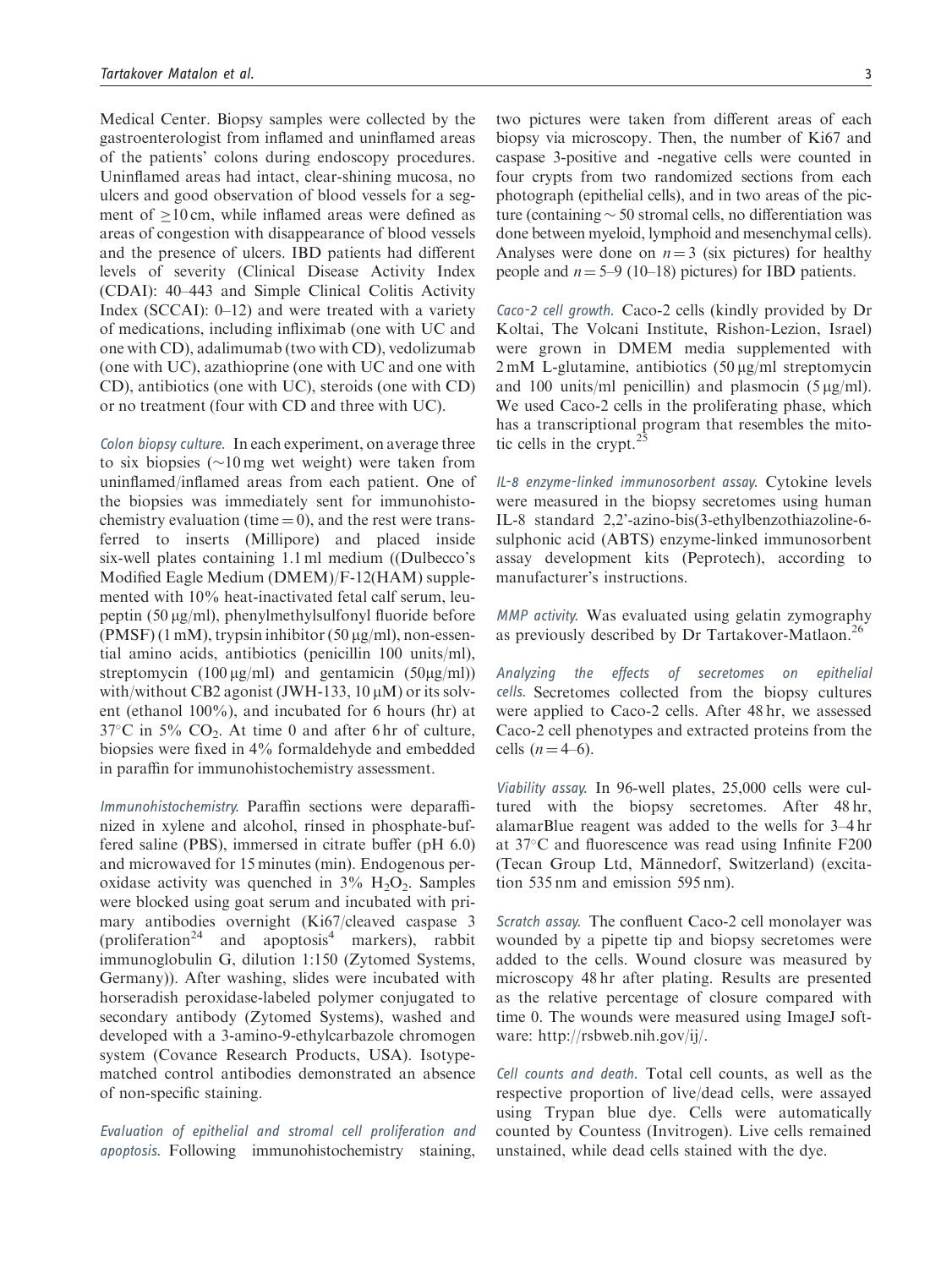

Figure 1. Culture of colon biopsies from healthy people and non-inflamed areas of patients with inflammatory bowel disease. Biopsies were taken during endoscopy from healthy people and non-inflamed areas of inflammatory bowel disease patients. For each patient, one biopsy was immediately fixed in formaldehyde (time 0), and the rest cultured for 6 hours in medium with or without ethanol. (continued)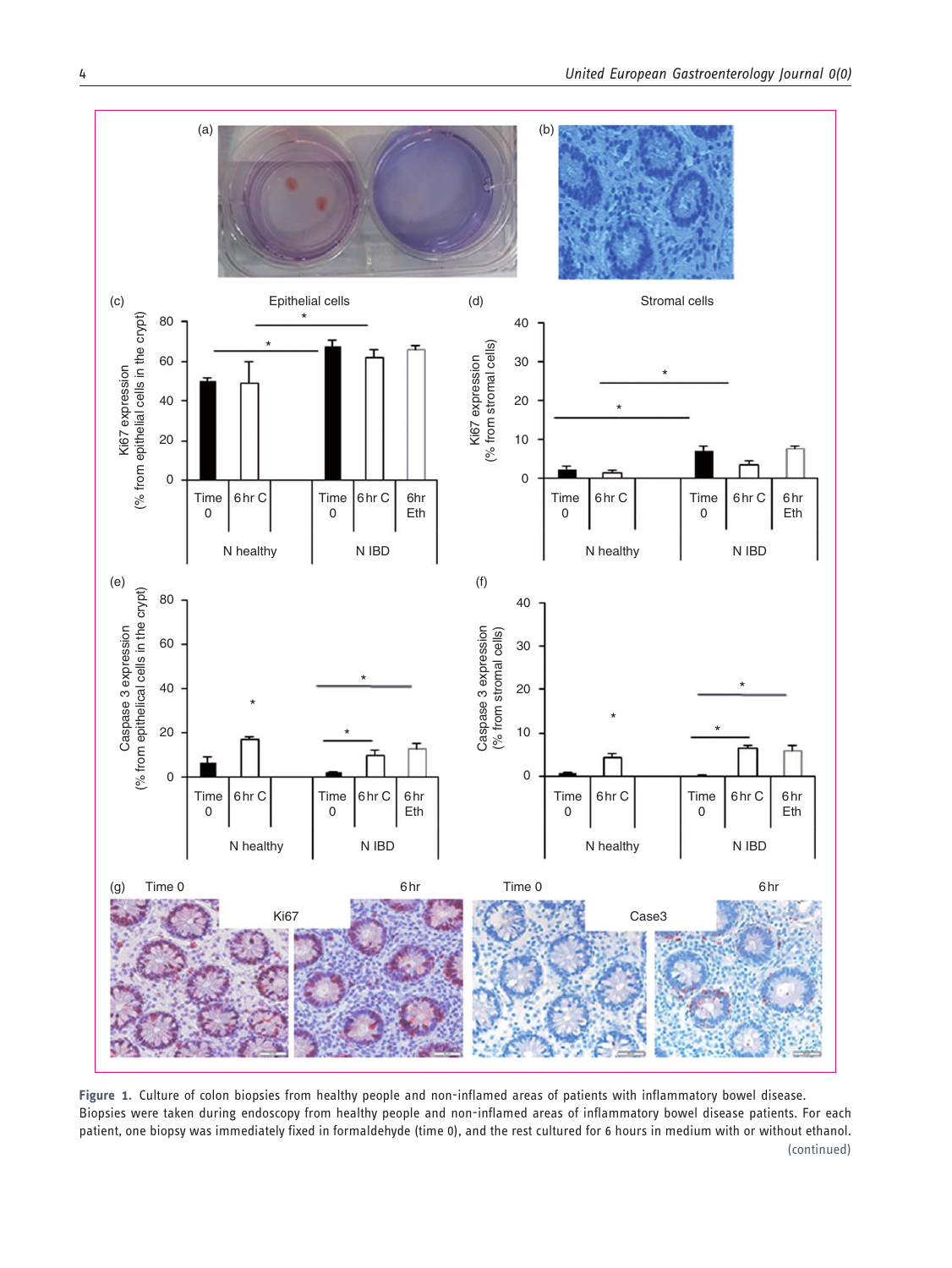Protein extraction and western blotting. Caco-2 cells were washed with PBS and lysed in buffer (as previously described<sup>26</sup>) on ice for 10 min. Protein lysate from  $10<sup>5</sup>$ cells was mixed (1:5) with loading buffer, denatured for 10 min at  $65^{\circ}$ C, separated by sodium dodecyl sulfate-polyacrylamide gel electrophoresis and transferred to a polyvinylidene-difluoride membrane. After blocking (5% dry milk), membranes were incubated at  $4^{\circ}$ C overnight with primary antibodies (proliferating cell nuclear antigen (PCNA) 1:500, Microtubule associated protein 1 light chain 3 beta 2 (LC3IIB) 1:500, Zonula occludens-1 (ZO-1) 1:1000) and glyceraldehyde-3-phosphate dehydrogenase (GAPDH) 1:1000). Bound antibodies were visualized using peroxidase-conjugated secondary antibody (Jackson ImmunoResearch Laboratories) followed by enhanced chemiluminescence detection (Pierce, Rockford, USA). Optical densities were visualized and measured as arbitrary units via an LAS3000 Imager (Fugifilm). Results were normalized to GAPDH using the Multi Gauge V3.0 program (Fugifilm).

Ethical considerations. The study protocol conforms to the ethical guidelines of the 1975 Declaration of Helsinki as reflected in a priori approval by the institutional Human Research Committee. The research was approved by the Meir Medical Center Ethics Committee (21/07/2016-20/ 7/2020). All patients gave informed consent.

Statistical analyses. A Student's t-test using Excel software was used to analyze differences between pictures in the different cohorts. Paired tests were used when both samples consisted of the same test patients (inflamed versus uninflamed) and unpaired when both samples consisted of distinct test subjects (healthy versus IBD patients). An effect was considered significant when  $p < 0.05$ . Comparisons were found to be statistically different with adequate power  $(\sim 80\%)$  using sample/size calculators: [http://statulator.com/](http://statulator.com/SampleSize/ss2PM.html) [SampleSize/ss2PM.html](http://statulator.com/SampleSize/ss2PM.html) for comparing paired differences and [https://www.stat.ubc.ca/](https://www.stat.ubc.ca/rollin/stats/ssize/n2.html) $\sim$ [rollin/stats/ssize/](https://www.stat.ubc.ca/rollin/stats/ssize/n2.html) [n2.html](https://www.stat.ubc.ca/rollin/stats/ssize/n2.html) for independent samples. Results are presented as mean + standard error.

### Results

# Development and validation of human biopsy model

We collected biopsies from healthy subjects and from uninflamed colon areas of IBD patients, and evaluated their epithelial and stromal cell proliferation (Ki67 staining) and apoptosis (fragmented caspase 3 staining), before (time 0) or after 6 hr of culture. Since ethanol was the CB2 agonist solvent, we also analyzed the effect of ethanol (equivalent dilution to that used in JWH-133-treated biopsies, 1:10,000) on the cultured biopsies.

After culture, alamarBlue staining indicated biopsy viability (Figure 1(a)) and most crypts remained morphologically intact (Figure 1(g)). The patterns of Ki67 expression were similar at time 0 and after 6 hr of culture (Figure 1(c), (d) and (g)). The numbers of proliferating cells in the crypts and stroma of uninflamed areas of IBD patients were significantly higher (Figure 1(c) and (d)) compared to those of healthy people. Culture conditions were associated with slight increases in epithelial  $(\sim 10\%)$  and stromal  $(\sim 6\%)$  cell apoptosis in all biopsies (Figure 1(e) and (f)). These findings demonstrate that our model of biopsies cultured for 6 hr supports the survival and proliferation of cells, reliably reflected true biological events and enabling the analysis of treatments on the biopsies.

# Demonstration that the ex vivo biopsies obtained from IBD patients maintain the characteristics of inflamed and uninflamed colonic areas

For the next phase, we showed that biopsies cultured for 6 hr maintained the original morphologic and phenotypic characteristics of the inflamed and uninflamed colonic areas. For this purpose, biopsies from inflamed/uninflamed areas of the colon from IBD patients were analyzed for epithelial/stromal cell proliferation (Ki67 staining) and apoptosis (fragmented caspase 3 staining), before (time 0) and after 6 hr of culture with/without ethanol (the CB2 solvent).

Figure 1. Continued

Then the biopsies were analyzed by immunohistochemistry for evaluation of stromal/epithelial cell Ki67 (proliferation marker) and cleaved caspase 3 (apoptotic marker) expression. In the first three experiments with tissue from healthy/ inflammatory bowel disease patients, one biopsy was cultured with alamarBlue to validate tissue viability. Upon culture with alamarBlue the medium turned red, reflecting the presence of viable cells. Representative photomicrographs of biopsies cultured with (left) or without (right) alamarBlue (a); colon biopsy stained with isotype match control antibody (b); graphs present Ki67 and cleaved caspase 3 expression in epithelial ((c) and (e)) and stromal ((d) and (f)) cells, and representative figures of biopsies stained for Ki67 and cleaved caspase 3 at time 0 and after 6-hour culture (G). \*indicates statistically significant results ( $p < 0.05$ ).  $n = 3$  biopsies (six pictures) from healthy people and 5-7 biopsies (10-14 pictures) from different inflammatory bowel disease patients (0 or 6 hours, respectively).

<sup>6</sup> hr C: biopsies cultured for 6 hr in medium; 6 hr Eth: biopsies cultured for 6 hr in medium that contain ethanol; Cas3: caspase 3; hr: hour; IBD: inflammatory bowel disease; IL-8: interleukin-8; N: non-inflamed areas.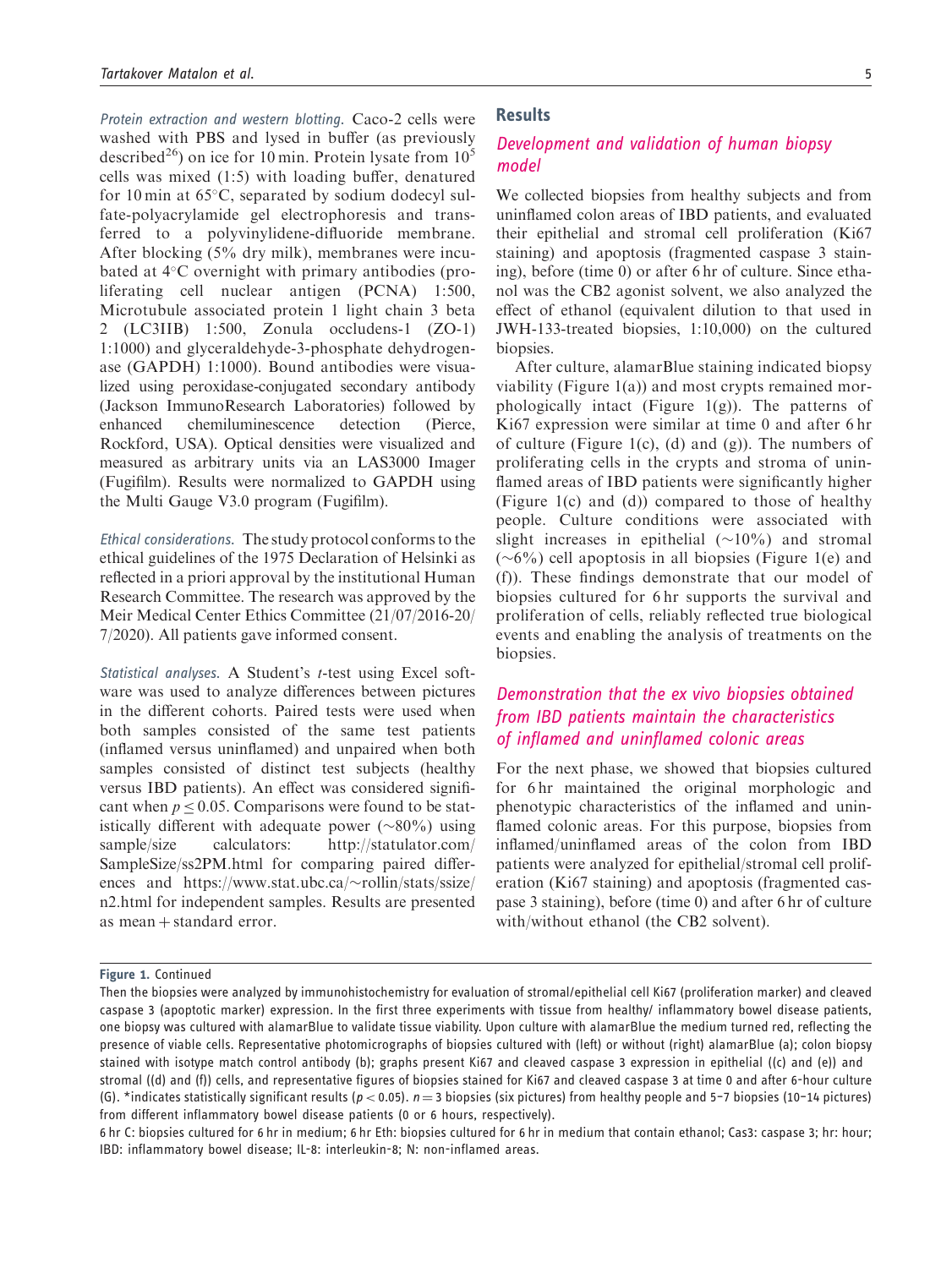![](_page_5_Figure_2.jpeg)

![](_page_5_Figure_3.jpeg)

Biopsies were taken during endoscopy from inflamed and uninflamed areas of inflammatory bowel disease patients. For each immunohistochemical analysis two biopsies (N and P) were immediately fixed in formaldehyde (time 0) for Ki67 expression (proliferation) and cleaved caspase 3 expression (apoptosis), and the rest of the biopsies were cultured with (one N and one P)/without (one N and one P) ethanol for 6 hours, and then analyzed for stromal/epithelial cell Ki67 and cleaved caspase 3 expression. Moreover, secretomes collected from P and N (N inflammatory bowel disease) cultured biopsies were analyzed for matrix metalloproteinase 9 activity and interleukin-8 levels. Presented are representative photomicrographs of inflamed/non-inflamed biopsies of inflammatory bowel disease patients stained for Ki67 and cleaved caspase 3 (a), graphs that show Ki67 and cleaved caspase 3 expression in epithelial ((b) and (d)) and stromal ((c) and (e)) cells, and graphs that show interleukin-8 levels (f) and matrix metalloproteinase 9 activity (g) in the secretomes. (b) to (e) Time 0 and biopsies cultured for 6 hours in medium:  $n = 8-9$  biopsies (16-18 pictures) and biopsies cultured for 6 hours with ethanol in the medium:  $n = 5-8$  patients (10-16 pictures); (f)  $n = 8$ ; (g)  $n = 5$ . \*indicates statistically significant results (p < 0.05).

0: time 0; C: biopsies cultured for 6 hours in medium; Eth: biopsies cultured for 6 hours with ethanol in the medium; IBD: inflammatory bowel disease; IL-8: interleukin-8; MMP9: matrix metalloproteinase 9; N: uninflamed; P: inflamed.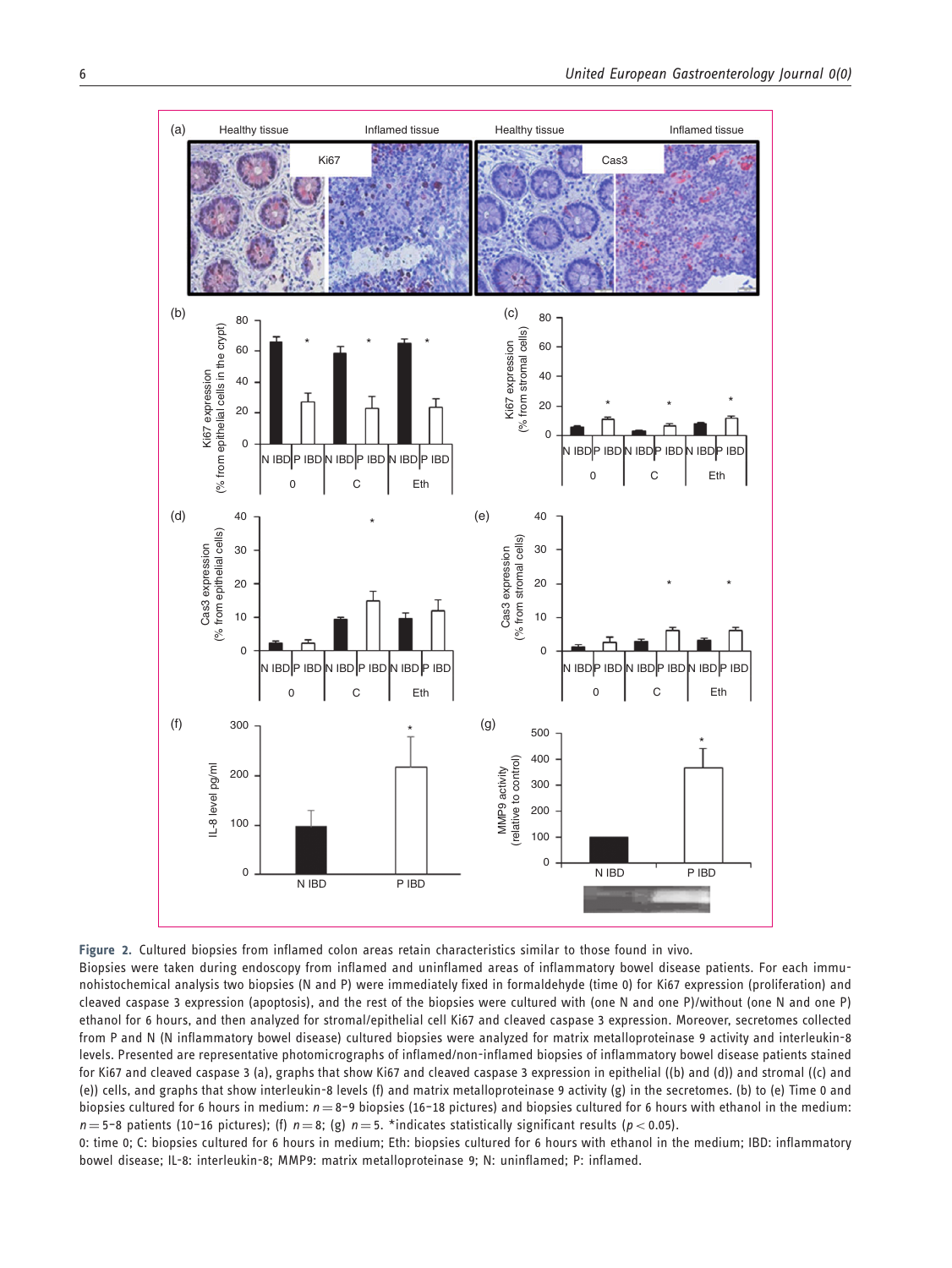![](_page_6_Figure_1.jpeg)

Figure 3. The effect of cannabinoid receptor 2 agonist on cultured inflammatory bowel disease biopsies.

Biopsies were taken during endoscopy from inflamed and uninflamed areas of eight inflammatory bowel disease patients and exposed to  $JWH-133$  (10  $µ$ M) or to ethanol (control) (the  $JWH-133$  solvent) for 6 hours. At the end of the experiments, the biopsies were analyzed by immunohistochemistry for stromal/epithelial cell Ki67 and cleaved caspase 3 expression. Secretomes collected from inflamed and noninflamed cultured biopsies from inflammatory bowel disease patients were analyzed for matrix metalloproteinase 9 activity and interleukin-8 levels. Presented are graphs that show Ki67 and cleaved caspase 3 expression in epithelial ((a) and (c)) and stromal ((b) and (d)) cells, and graphs that show matrix metalloproteinase 9 activity (E) and interleukin-8 levels (F) in the secretomes. \*indicates statistically significant results (p < 0.05). (a) to (d)  $n = 5$  biopsies (10 pictures); (e)  $n = 5$  patients; (f)  $n = 8$  patients.

ACB2: biopsies cultured for 6 hours with CB2 agonist (JWH-133) in the medium; Eth: biopsies cultured for 6 hours with ethanol in the medium; IBD: inflammatory bowel disease; MMP9: matrix metalloproteinase 9; N: uninflamed; P: inflamed.

Cellular phenotype of inflamed and uninflamed biopsies. We observed more cells in the stroma surrounding the crypts in the native (time 0) and 6-hr cultured inflamed biopsies compared to uninflamed biopsies (Figure 2(a)). In addition, inflamed biopsies had slightly increased proliferation and apoptosis in stromal cells (Figure 2(c) and (e)), and fewer epithelial cells per crypt circumference. These findings were similar at time 0 and after 6 hr of culture in both the inflamed and uninflamed biopsies (uninflamed: 28 and 25 cells, and inflamed: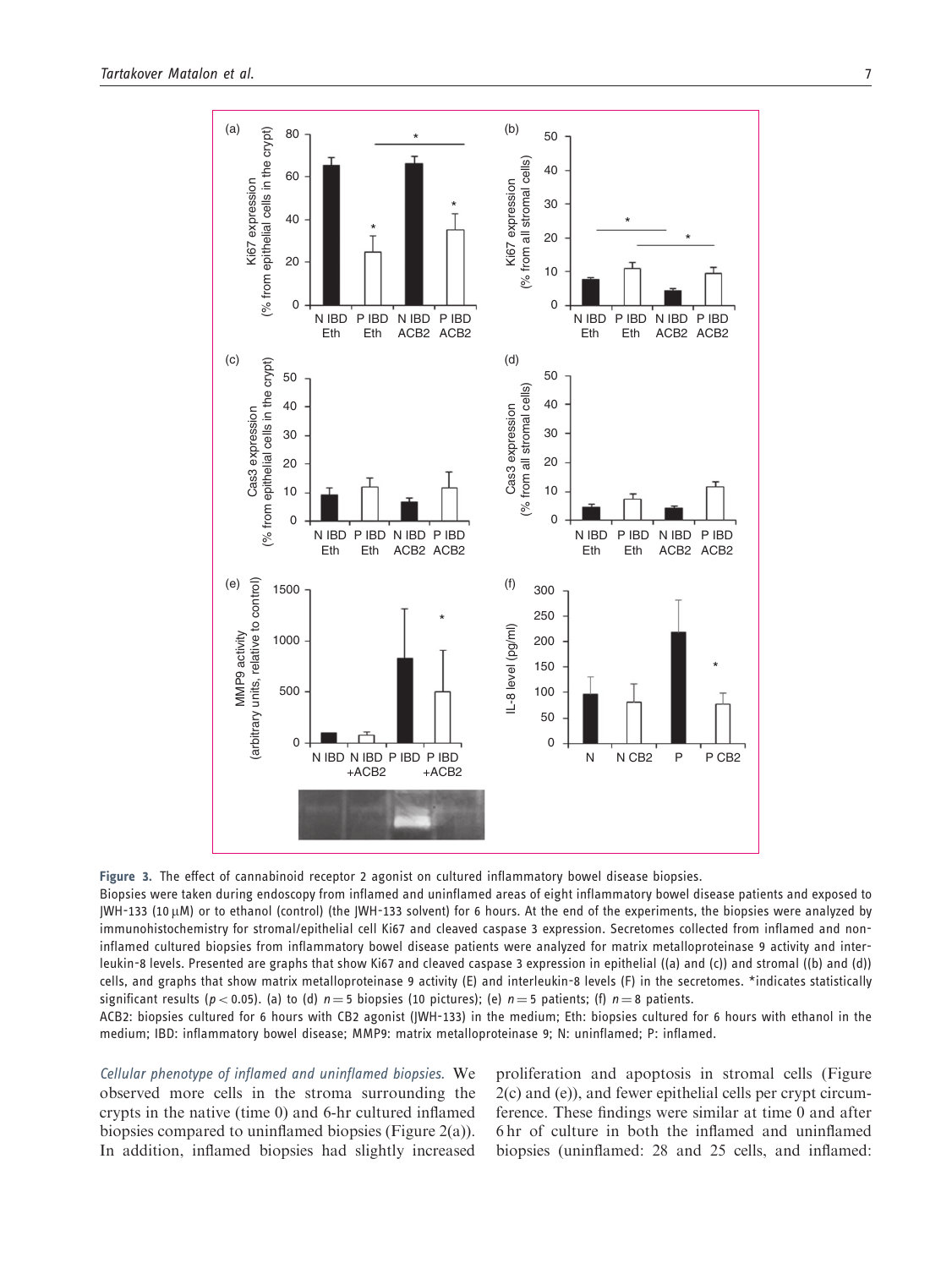![](_page_7_Figure_1.jpeg)

Figure 4. Secretome collected from the inflamed biopsies with impaired colon carcinoma cell phenotypes.

Biopsies were taken during endoscopy from inflamed and non-inflamed areas of inflammatory bowel disease patients and cultured for 6 hours. Then the secretomes were collected from the biopsies and added to Caco-2 cells for 48 hours. Following culture, the cells were harvested and analyzed for cell phenotype, and proliferating cell nuclear antigen and LC3IIB expression. Presented are graphs that show viability (alamarBlue (a)), number (automatic counter (b)), survival (Trypan blue (f)), migration ((c) and (g) scratch assay), proliferating cell nuclear antigen expression (d) and LC3IIB expression (e). \*indicates statistically significant results ( $p < 0.05$ ). (b), (c), (e) and (f)  $n = 6$ ; (d) and (e)  $n = 5$ .

GAPDH: glyceraldehyde-3-phosphate dehydrogenase; hr: hour; N: uninflamed; P: inflamed; PCNA: proliferating cell nuclear antigen.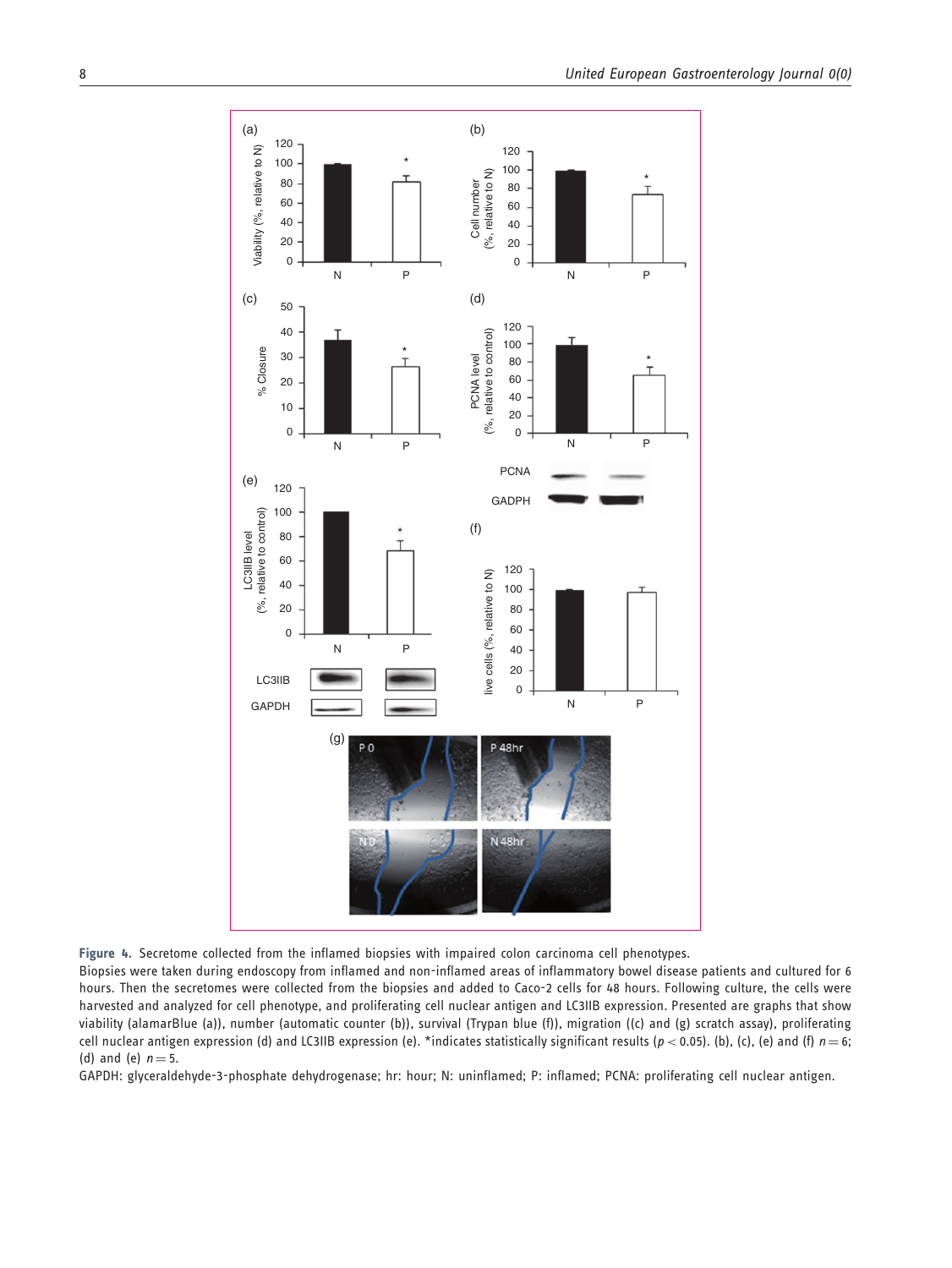| Treatment                                                                                                                              | Proliferation                                                                     |                              |
|----------------------------------------------------------------------------------------------------------------------------------------|-----------------------------------------------------------------------------------|------------------------------|
|                                                                                                                                        | Control $(% )$                                                                    | $+$ CB2 agonist              |
| Inflamed tissue versus non-inflamed tissue (6 hr)<br>$Caco-2 + inflamed$ secretome versus<br>$Caco-2 + non-inflamed$ secretome (48 hr) | Ki67: 65 versus 25%<br>Viability: $25\downarrow$<br>Number: 30↓<br>PCNA level: 23 | Ki67: 65 versus 35%<br>Equal |

Table 1. The effect of cannabinoid receptor 2 agonist on epithelial cell proliferation in the ex vivo and in vitro assays.

CB2: cannabinoid receptor 2; hr: hour; PCNA: proliferating cell nuclear antigen.

18 and 17 cells at time 0 and 6 hr, respectively). The smaller numbers of cells between the inflamed and uninflamed biopsies could be explained by the decrease in epithelial cell proliferation (Figure 2(b), similar at time 0 and 6 hr) and the small increase in apoptosis (Figure 2(d), 6 hr) in the inflamed cultured biopsies.

Inflammatory markers in inflamed biopsies compared with uninflamed biopsies. IL-8 levels and MMP9 activities in the secretomes collected from inflamed cultured biopsies were significantly increased, as compared with secretomes collected from uninflamed biopsies (Figure 2(f) and  $(g)$ ).

# Investigation of the effects of CB2 agonist on factors related to MH and inflammation

Next, we added the CB2 agonist JWH-133 to the IBD biopsies for 6 hr, and analyzed its effects on epithelial and stromal cell proliferation and death, as well as on IL-8 levels and MMP9 activities in cultured biopsy secretomes.

The effect of CB2 agonist on the cellular phenotype of inflamed and uninflamed biopsies. Proliferation of epithelial cells in inflamed biopsies varied among patients (3–52%, Ki67-positive cells). Yet, all responded with increased proliferation to CB2 agonist (11–66% Ki67-positive cells,  $10-250\%$  increase; Figure 3(a),  $p < 0.05$ ). JWH-133 had no effect on the proliferation of epithelial cells in uninflamed areas. Few cells  $(<10\%)$  were found to be proliferating in the stroma and CB2 agonist modestly reduced proliferation in these cells (3–4%, Figure 3(b),  $p < 0.05$ ). Furthermore, CB2 agonist had only a marginal and non-significant effect on cell apoptosis (Figure 3(c) and (d)).

Effect of CB2 agonist on inflammatory and MH factors in secretomes from cultured biopsies. Treatment with CB2 agonist significantly reduced MMP9 activity in the secretomes collected from cultured inflamed biopsies compared to those not treated with CB2 agonist (40% reduction,  $p < 0.05$ , Figure 3(e)). Furthermore, IL-8 levels were reduced by CB2 agonist in six out of seven uninflamed biopsies and in four out of six inflamed biopsies, although this observation was not statistically significant  $(p=0.13$  for all biopsies, Figure 3(f)).

# Effects of secretomes collected from untreated and CB2-treated biopsies on colon carcinoma cell phenotypes

Next, the biopsy secretomes were added to Caco-2 cells for 48 hr and the phenotypes were analyzed. Secretomes from cultured inflamed biopsies reduced Caco-2 cell migration (28%, Figure 4(c) and (g),  $p < 0.05$ ) and proliferation, as demonstrated by reduced viability  $(25\% \downarrow,$ Figure 4(a)), number (30%), Figure 4(b)) and PCNA expression (23%), Figure 4(d); all  $p < 0.05$ ) compared to secretomes from uninflamed biopsies. The reduced proliferation helps explain the decreased epithelial cell numbers found in the inflamed biopsies that secreted these supernatants (Table1). However, Caco-2 cells cultured with secretomes collected from inflamed biopsies treated with CB2 agonist did not reduce PCNA expression, survival and migration (Figure 5(a) to (d)). Epithelial cell autophagy and epithelial barrier function limit intestinal inflammation. We found that secretomes collected from inflamed areas treated with the CB2 agonist significantly increased the level of LC3IIB (autophagy marker,  $33\%$ , Figure 5(e),  $p < 0.05$ ), but had no significant effect on ZO-1 level (tight junction protein, data not shown) compared with secretomes from inflamed biopsies. Treatment of Caco-2 cells with the CB2 agonist without the secretomes did not affect cell numbers, but it did facilitate Caco-2 cell migration (50%,  $p < 0.05$ ).

## **Discussion**

Previous studies have underscored the importance of immune cell interactions with epithelial and stromal cells in shaping the intestinal barrier. Therefore, we cultured gut mucosa, which preserves the dynamic cross talk between all cells in the organ.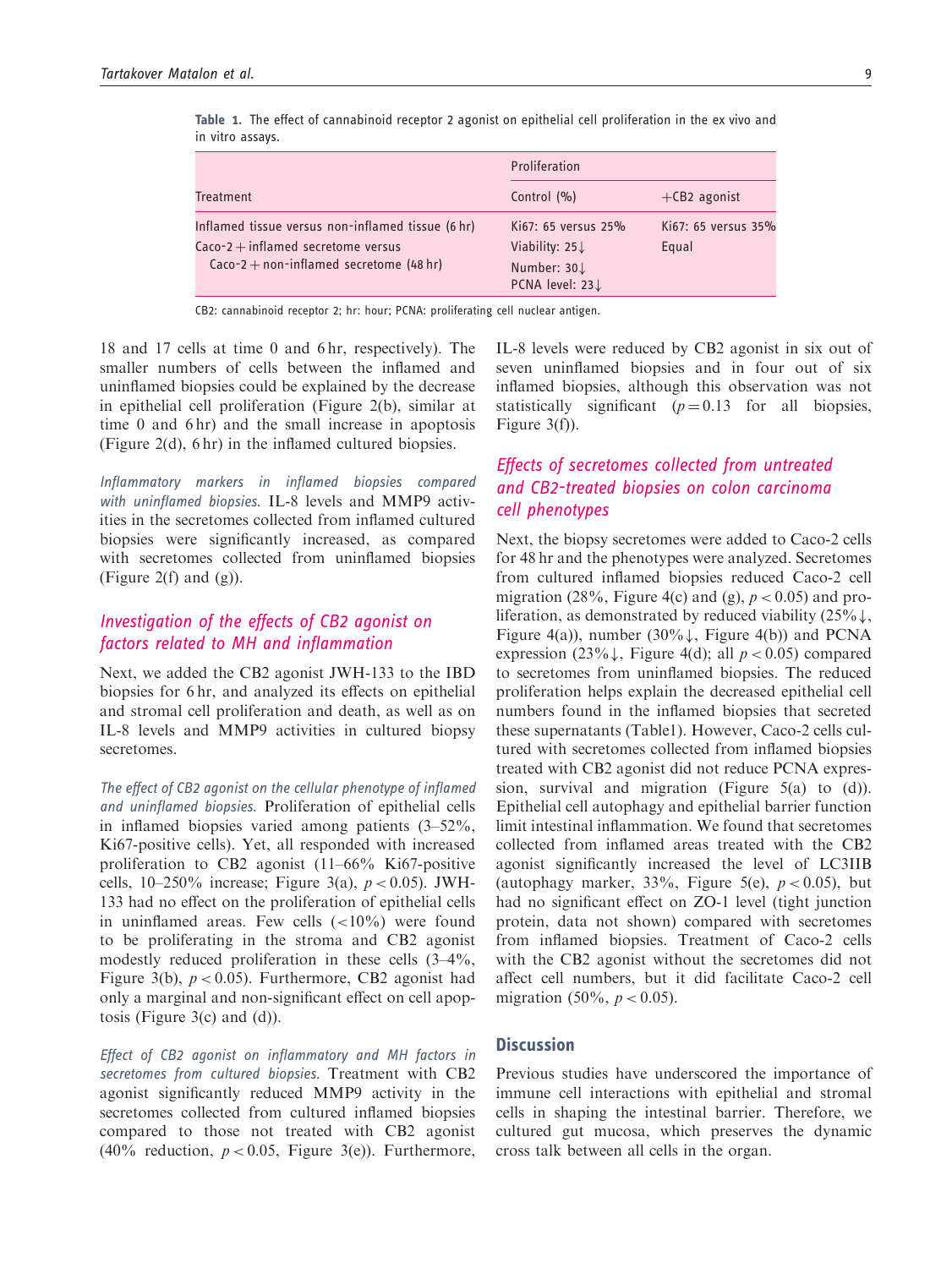![](_page_9_Figure_1.jpeg)

Figure 5. Secretome collected from the inflamed biopsies impaired the colon carcinoma cell phenotype, whereas secretomes from cannabinoid receptor 2-treated biopsies did not.

Biopsies were taken during endoscopy from inflamed and non-inflamed areas of IBD patients and cultured for 6 hours with ethanol (control) or cannabinoid receptor 2 agonist). Then the secretomes were collected from the biopsies and added to Caco-2 cells for 48 hours. Following culture, the cells were harvested and analyzed for cell phenotype, and proliferating cell nuclear antigen and LC3IIB expression. Presented are graphs that show cell number (automatic counter (b)), survival (Trypan blue (c)), migration ((d) scratch assay), proliferating cell nuclear antigen expression (a) and LC3IIB expression (e). \* indicates statistically significant results ( $p < 0.05$ ).  $n = 4$ .

ACB2: cannabinoid receptor 2 agonist; GAPDH: glyceraldehyde-3-phosphate dehydrogenase; IBD: inflammatory bowel disease; N: uninflamed; P: inflamed; PCNA: proliferating cell nuclear antigen.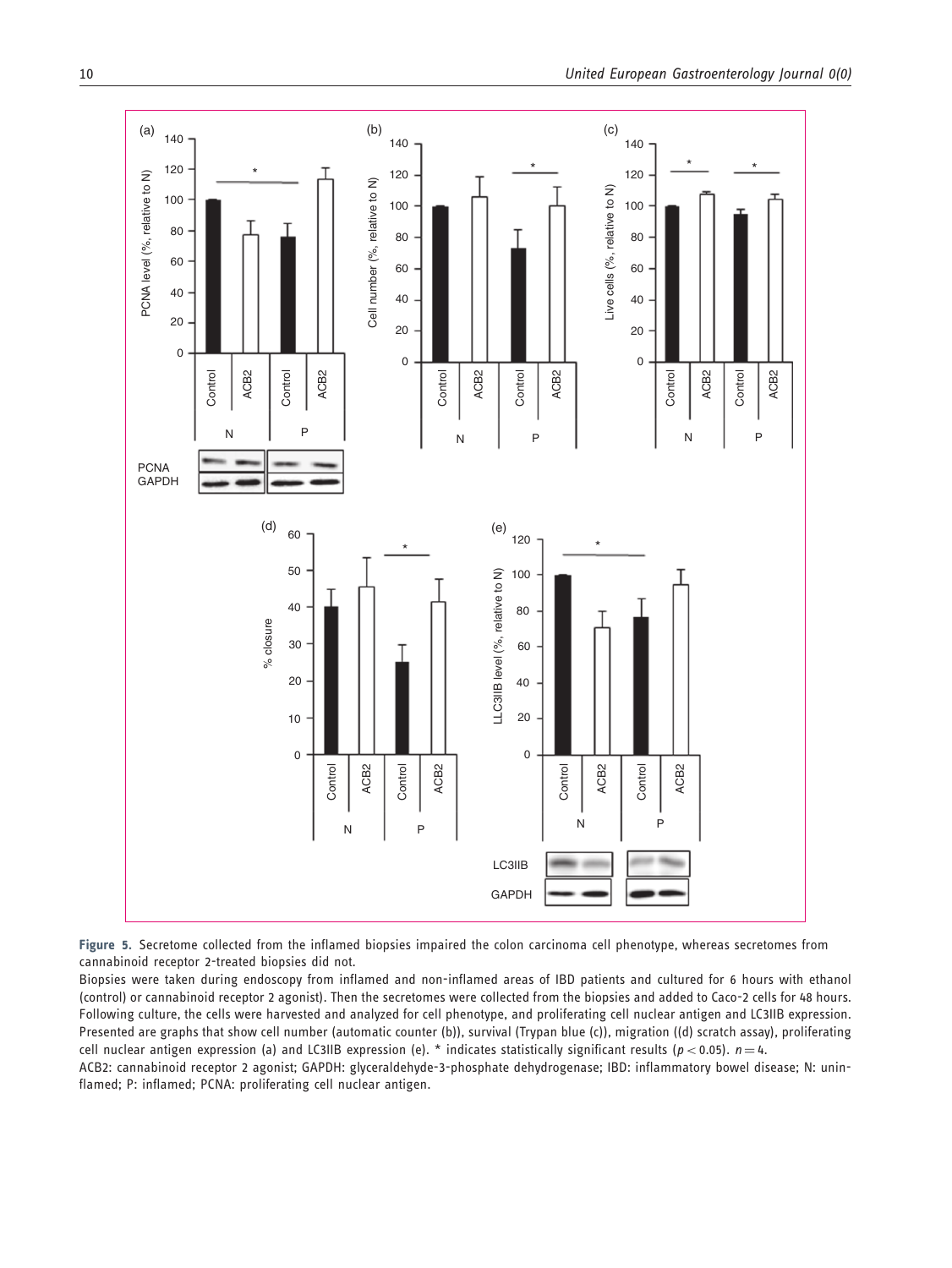First, we validated the ex vivo human colonic biopsy culture. We used short 6-hr cultures, and demonstrated that the crypts preserved the same level of proliferation and apoptosis increased only slightly  $(6-10\%)$ . These findings were similar for biopsies collected from healthy subjects and from IBD patients. Then, we used this system to compare biopsies from inflamed and uninflamed areas.

As expected, we observed increased stromal cell proliferation and reduced epithelial cell proliferation in the inflamed biopsies, as compared to the uninflamed biopsies. These characteristics remained similar after 6 hr of culture. These findings reflect the aberrant infiltration and activation of immune cells in the gut of IBD patients, representing hallmarks of the disease<sup>27</sup> and of the intestinal epithelial damage found in IBD. We also evaluated the levels of the pro-inflammatory factors MMP9 and IL-8. Previous reports have shown that they are affected by cannabinoids.<sup>3,18</sup> Our findings of increased IL-8 and MMP9 activity in secretomes collected from inflamed biopsies compared to those from uninflamed biopsies correspond to increased IL-8 levels found in patients with IBD, and increased MMP9 levels found in CD and even more so in UC patients, $3,28$  which correlates with UC disease activity. $3$  Taken together, these results demonstrate that our model reliably reflects mucosal biological events, and preserves the native differences between inflamed and uninflamed areas.

Next, we analyzed the effects of CB2 agonist on the epithelial/stromal cell phenotype, IL-8 levels and MMP9 activity. The most significant effect of the CB2 agonist was its pro-proliferative effect on epithelial cells and its ability to inhibit MMP9 activity in the inflamed biopsies. Previous data have shown that cannabinoids can regulate cell proliferation and protein kinase cascades, which are involved in cell proliferation and survival. $29,30$  In the human colon, CB2 receptors are either absent or very weakly expressed in the inflamed epithelium31; yet, they are expressed in lamina propria plasma cells and in activated macrophages.<sup>23,31</sup> The increased epithelial cell proliferation may result from a direct effect of the CB2 agonist on the epithelial cells, or because of cross talk between stromal cells (that contain CB2) and the epithelial cells.

The effect of the agonist on secretome composition was evident in the in vitro studies. While the inflamed secretome reduced Caco-2 cell proliferation and migration, secretomes collected from CB2 agonist-treated biopsies had no such effects. Caco-2 cells have been used as an in vitro model to study intestinal epithelium.22,23 Data regarding the expression of CB2 in Caco-2 are controversial. $^{21}$  We found that adding the agonist to Caco-2 cells had no effect on cell numbers. Therefore, the proliferation-promoting effect of secretomes collected from CB2 agonist-treated inflamed biopsies on Caco-2 cells was probably a result of the effect of the agonist on the composition of the biopsy secretomes.

We also found that the CB2 agonist facilitated autophagy but not ZO-1 expression in cells exposed to secretomes collected from inflamed biopsies. Studies have repeatedly shown a link between IBD and damaged autophagy,<sup>32</sup> and between IBD and increased intestinal permeability.<sup>33</sup> The increased autophagy induced by the CB2 agonist could be an additional mechanism for its beneficial effect in IBD patients. Other studies in different disease and biological models have shown that cannabinoids regulate normal/cancer cell autophagy.<sup>34</sup> Furthermore, while cannabinoids have been found to be involved in mediating Caco-2 tight junction expression, $12,26$  as in our study, CB2 was not involved in this process.<sup>33</sup>

Our results are also consistent with previous data showing reduced levels of MMP9 messenger RNA in IBD biopsies treated with cannabis extract<sup>18</sup> and with animal models, which showed that CB2 agonists were beneficial in ameliorating chemical-induced colitis.15 Yet, to the best of our knowledge, this is the first study to demonstrate in human culture that cannabis facilitates normal colon epithelial cell proliferation and autophagy in the Caco-2 cell line. We used short-term biopsy cultures. While this short period limited our ability to assess long-term parameters, using this model and cell culture we were able to demonstrate that CB2 agonist positively affects MH. Since CB2 is expressed mainly in peripheral and inflammatory tissues, and less in the brain, and since MH is the goal of modern IBD therapy,35 improving these characteristics by modulating the activity of the CB2 receptor is expected to benefit IBD patients clinically with fewer psychoactive affects.

### Acknowledgements

We thank Faye Schreiber for the English editing.

#### Declaration of conflicting interests

There is no conflict of interest.

#### Ethics approval

The protocol was approved by the local Ethics Committee.

#### Funding

This study was funded in part by The Josefina Maus and Gabriela Cesarman Chair for Research in Liver Diseases, Tel Aviv University to F.K. It was also funded in part by internal departmental resources.

### Informed consent

The data collection was performed after obtaining the patient's informed consent.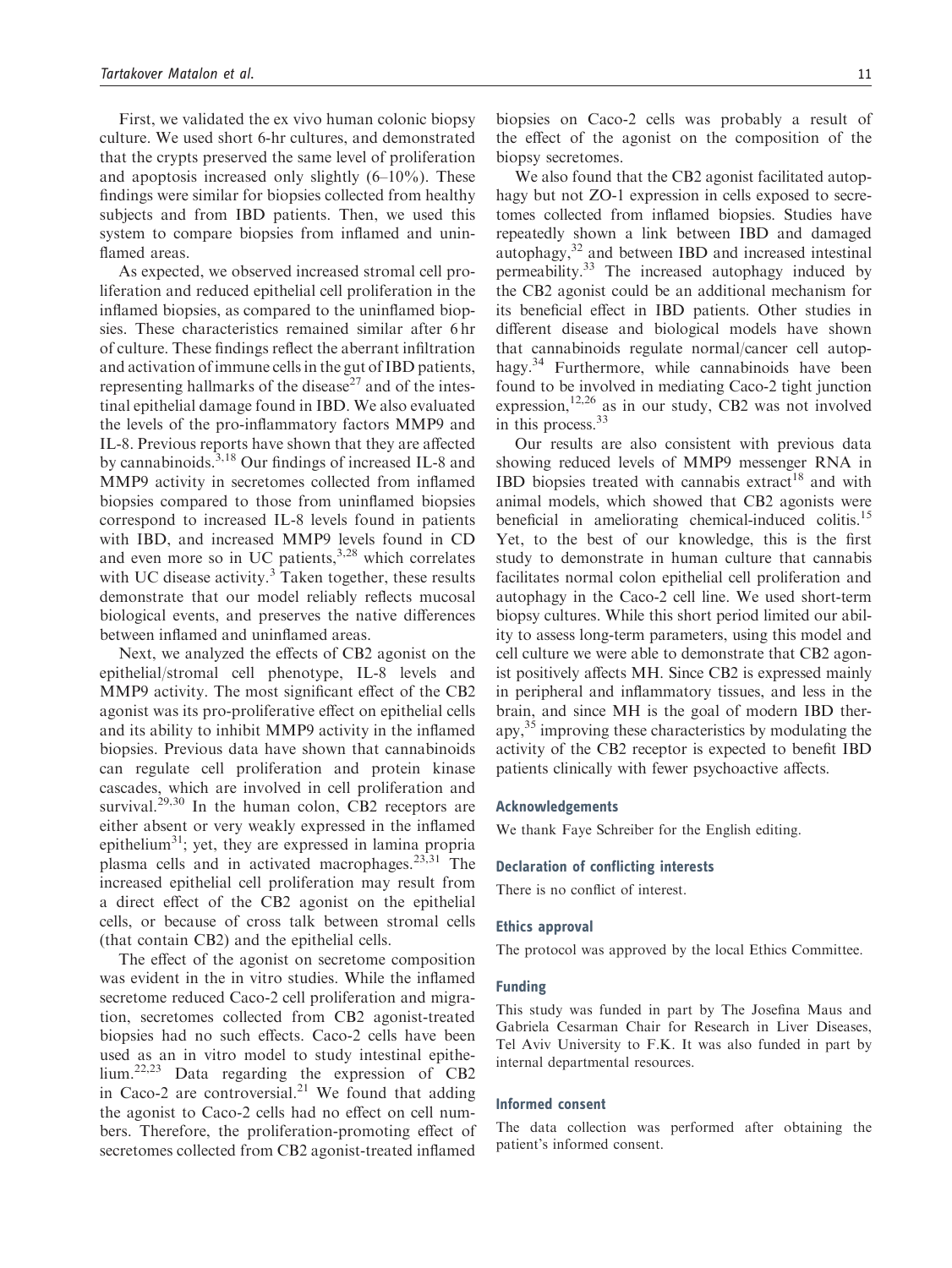#### ORCID iD

Shelly Tartakover Matalon D https://orcid.org/0000-0003-3319-7332

### References

- 1. Katsanos KH and Papadakis KA. Inflammatory bowel disease: updates on molecular targets for biologics. Gut Liver 2017; 11: 455–463.
- 2. Walana W, Ye Y, Li M, et al. IL-8 antagonist, CXCL8(3-72)K11R/G31P coupled with probiotic exhibit variably enhanced therapeutic potential in ameliorating ulcerative colitis. Biomed Pharmacother 2018; 103: 253–261.
- 3. O'Sullivan S, Gilmer JF and Medina C. Matrix metalloproteinases in inflammatory bowel disease: an update. Mediators Inflamm 2015; 2015: 964131.
- 4. Blander JM. Death in the intestinal epithelium-basic biology and implications for inflammatory bowel disease. FEBS J 2016; 283: 2720–2730.
- 5. Koch S and Nusrat A. The life and death of epithelia during inflammation: lessons learned from the gut. Annu Rev Pathol 2012; 7: 35–60.
- 6. Martini E, Krug SM, Siegmund B, et al. Mend your fences: the epithelial barrier and its relationship with mucosal immunity in inflammatory bowel disease. Cell Mol Gastroenterol Hepatol 2017; 4: 33–46.
- 7. Ke P, Shao BZ, Xu ZQ, et al. Intestinal autophagy and its pharmacological control in inflammatory bowel disease. Front Immunol 2016; 7: 695.
- 8. Pott J and Maloy KJ. Epithelial autophagy controls chronic colitis by reducing TNF-induced apoptosis. Autophagy 2018; 14: 1460–1461.
- 9. Geboes K, Riddell R, Ost A, et al. A reproducible grading scale for histological assessment of inflammation in ulcerative colitis. Gut 2000; 47: 404–409.
- 10. Okamoto R and Watanabe M. Role of epithelial cells in the pathogenesis and treatment of inflammatory bowel disease. J Gastroenterol 2016; 51: 11–21.
- 11. Pearl DS, Shah K, Whittaker MA, et al. Cytokine mucosal expression in ulcerative colitis, the relationship between cytokine release and disease activity. J Crohns Colitis 2013; 7: 481–489.
- 12. Plichta DR, Graham DB, Subramanian S, et al. Therapeutic opportunities in inflammatory bowel disease: mechanistic dissection of host-microbiome relationships. Cell 2019; 178: 1041–1056.
- 13. Pizarro TT, Stappenbeck TS, Rieder F, et al. Challenges in IBD research: preclinical human IBD mechanisms. Inflamm Bowel Dis 2019; 25: S5–S12.
- 14. Hasenoehrl C, Storr M and Schicho R. Cannabinoids for treating inflammatory bowel diseases: where are we and where do we go? Expert Rev Gastroenterol Hepatol 2017;  $11 \cdot 329 - 337$
- 15. Ambrose T and Simmons A. Cannabis, cannabinoids and the endocannabinoid system-is there therapeutic potential for inflammatory bowel disease? J Crohns Colitis 2019; 13: 525–535.
- 16. Acharya N, Penukonda S, Shcheglova T, et al. Endocannabinoid system acts as a regulator of immune

homeostasis in the gut. Proc Natl Acad Sci USA 2017; 114: 5005–5010.

- 17. Gigli S, Seguella L, Pesce M, et al. Cannabidiol restores intestinal barrier dysfunction and inhibits the apoptotic process induced by Clostridium difficile toxin A in Caco-2 cells. United European Gastroenterol J 2017; 5: 1108–1115.
- 18. Nallathambi R, Mazuz M, Ion A, et al. Antiinflammatory activity in colon models is derived from delta9-tetrahydrocannabinolic acid that interacts with additional compounds in cannabis extracts. Cannabis Cannabinoid Res 2017; 2: 167–182.
- 19. Naftali T, Bar-Lev Schlieder L, Konikoff F, et al. Medical cannabis for inflammatory bowel disease: real-life experience of mode of consumption and assessment of side-effects. United European Gastroenterol J 2019; 31: 1376–1381.
- 20. Naftali T, Bar-Lev Schleider L, Dotan I, et al. Cannabis induces a clinical response in patients with Crohn's disease: a prospective placebo-controlled study. Clin Gastroenterol Hepatol 2013; 11: 1276–1280.e1.
- 21. Wright K, Rooney N, Feeney M, et al. Differential expression of cannabinoid receptors in the human colon: cannabinoids promote epithelial wound healing. Gastroenterology 2005; 129: 437–453.
- 22. Chopra DP, Dombkowski AA, Stemmer PM, et al. Intestinal epithelial cells in vitro. Stem Cells Dev 2010; 19: 131–142.
- 23. Al-Ghadban S, Kaissi S, Homaidan FR, et al. Cross-talk between intestinal epithelial cells and immune cells in inflammatory bowel disease. Sci Rep 2016; 6: 29783.
- 24. Sun X and Kaufman PD. Ki-67: more than a proliferation marker. Chromosoma 2018; 127: 175–186.
- 25. Saaf AM, Halbleib JM, Chen X, et al. Parallels between global transcriptional programs of polarizing Caco-2 intestinal epithelial cells in vitro and gene expression programs in normal colon and colon cancer. Mol Biol Cell 2007; 18: 4245–4260.
- 26. Epstein Shochet G, Drucker L, Pomeranz M, et al. First trimester human placenta prevents breast cancer cell attachment to the matrix: the role of extracellular matrix. Mol Carcinog 2017; 56: 62–74.
- 27. Larmonier CB, Shehab KW, Ghishan FK, et al. T lymphocyte dynamics in inflammatory bowel diseases: role of the microbiome. Biomed Res Int 2015; 2015: 504638.
- 28. Pujada A, Walter L, Patel A, et al. Matrix metalloproteinase MMP9 maintains epithelial barrier function and preserves mucosal lining in colitis associated cancer. Oncotarget 2017; 8: 94650–94665.
- 29. Martinez-Martinez E, Martin-Ruiz A, Martin P, et al. CB2 cannabinoid receptor activation promotes colon cancer progression via  $AKT/GSK3\beta$  signaling pathway. Oncotarget 2016; 7: 68781–68791.
- 30. Galve-Roperh I, Chiurchiù V, Díaz-Alonso J, et al. Cannabinoid receptor signaling in progenitor/stem cell proliferation and differentiation. Prog Lipid Res 2013; 52: 633–650.
- 31. Wright KL, Duncan M and Sharkey KA. Cannabinoid CB2 receptors in the gastrointestinal tract: a regulatory